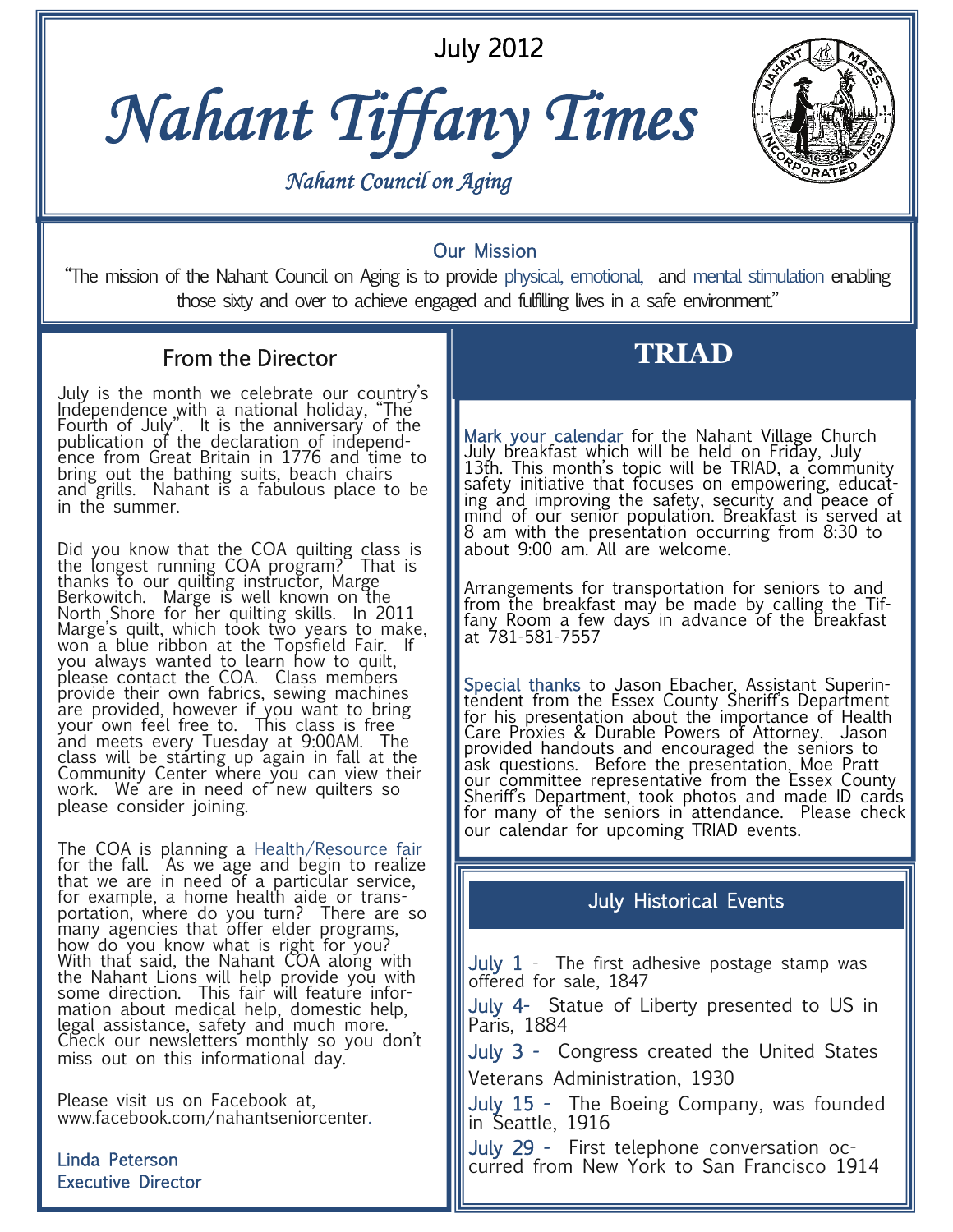# JULY 2012 Lunch served everyday : 11:30 a.-12:30 p. RED: Held at Community Center BLUE: Held at Tiffany Room

| Monday                                                                                                                                                                  | <b>Tuesday</b>                                                                                                                  | Wednesday                                                                                              | <b>Thursday</b>                                                                                                                                                   | Friday                                                                                        |
|-------------------------------------------------------------------------------------------------------------------------------------------------------------------------|---------------------------------------------------------------------------------------------------------------------------------|--------------------------------------------------------------------------------------------------------|-------------------------------------------------------------------------------------------------------------------------------------------------------------------|-----------------------------------------------------------------------------------------------|
| 9:00am Yoga (\$5.00)<br>$\overline{2}$<br>10:15am Total Body<br><b>Exercise</b><br>10:30am<br><b>Chair Exercise</b><br>12:00 Blood Pressure &<br><b>Glucose Reading</b> | 3<br>1.00pm Cribbage                                                                                                            | $\overline{\mathbf{4}}$<br>4th of July                                                                 | 5<br>9:00am Golf-<br>Kelly Greens<br>10:30am Chair Exercise<br>5:00pm Total Body<br><b>Exercise</b>                                                               | 6                                                                                             |
| 9<br>$9:00$ am Yoga (\$5.00)<br>10:15am Total Body<br><b>Exercise</b><br>10:30am<br><b>Chair Exercise</b>                                                               | 10<br>9:30am Manicurist<br>(signup required)<br>1:00pm Cribbage<br>5:00pm Total Body<br>exercise                                | 11<br>9:00am Total Body<br><b>Exercise</b><br>12:30 <sub>pm</sub><br>Shopping -Market<br><b>Basket</b> | 12<br>9:00am Golf -<br><b>Kelley Greens</b><br>10:30am Chair Exercise<br>11:30am Sweet Treats<br>Cook-out Dory Club<br>5:00pm Total Body<br><b>Exercise</b>       | 13<br>8:00am Nahant<br>Village Church<br>TRIAD Breakfast<br>1:00pm Movie:<br>'The Decendants" |
| 16<br>9:00am Yoga (\$5.00)<br>10:15am Total Body<br><b>Exercise</b><br>10:30am<br><b>Chair Exercise</b>                                                                 | 17<br>1:00pm Cribbage<br>5:00 <sub>pm</sub><br><b>Total Body Exercise</b>                                                       | <b>18</b><br>9:00am Total Body<br>Exercise<br>12:30 "Dear Miss<br>Garland:-Stoneham<br><b>Theatre</b>  | 9:00am Dr. Sanphy 19<br>9:00am Golf-<br><b>Kelley Greens</b><br>10:30am Chair Exercise<br>12:30pm<br>Shopping-Market Bas-<br>ket<br>5:00 Total Body Exer-<br>cise | 20                                                                                            |
| 23<br>9:00am Yoga (\$5.00)<br>10:15am Total Body<br><b>Exercise</b><br>10:30am<br><b>Chair Exercise</b>                                                                 | 24<br>9:30am Manicurist<br>(signup required)<br>12:30<br>Mystery Ride<br>1:00pmCribbage<br>5:00pm Total Body<br><b>Exercise</b> | 25<br>9:00am Total Body<br><b>Exercise</b><br>1.00pm Trip to the<br>Movie: *TBD                        | 26<br>9:00am Golf-<br><b>Kelley Greens</b><br>10:30am<br><b>Chair Exercise</b><br>12:30pm<br>Shopping-Market<br><b>Basket</b><br>5:00pm Total Body<br>Exercise    | 27<br>1:00pm Movie:<br>"Invictius"                                                            |
| 30<br>9:00am Yoga (\$5.00)<br>10:15am Total Body<br><b>Exercise</b><br>10:30am<br><b>Chair Exercise</b>                                                                 | 31<br>1:00pm Cribbage<br>5:00pm Total Body<br><b>Exercise</b>                                                                   |                                                                                                        | *Contact Tiffany Room for Movie details on the 25th.                                                                                                              |                                                                                               |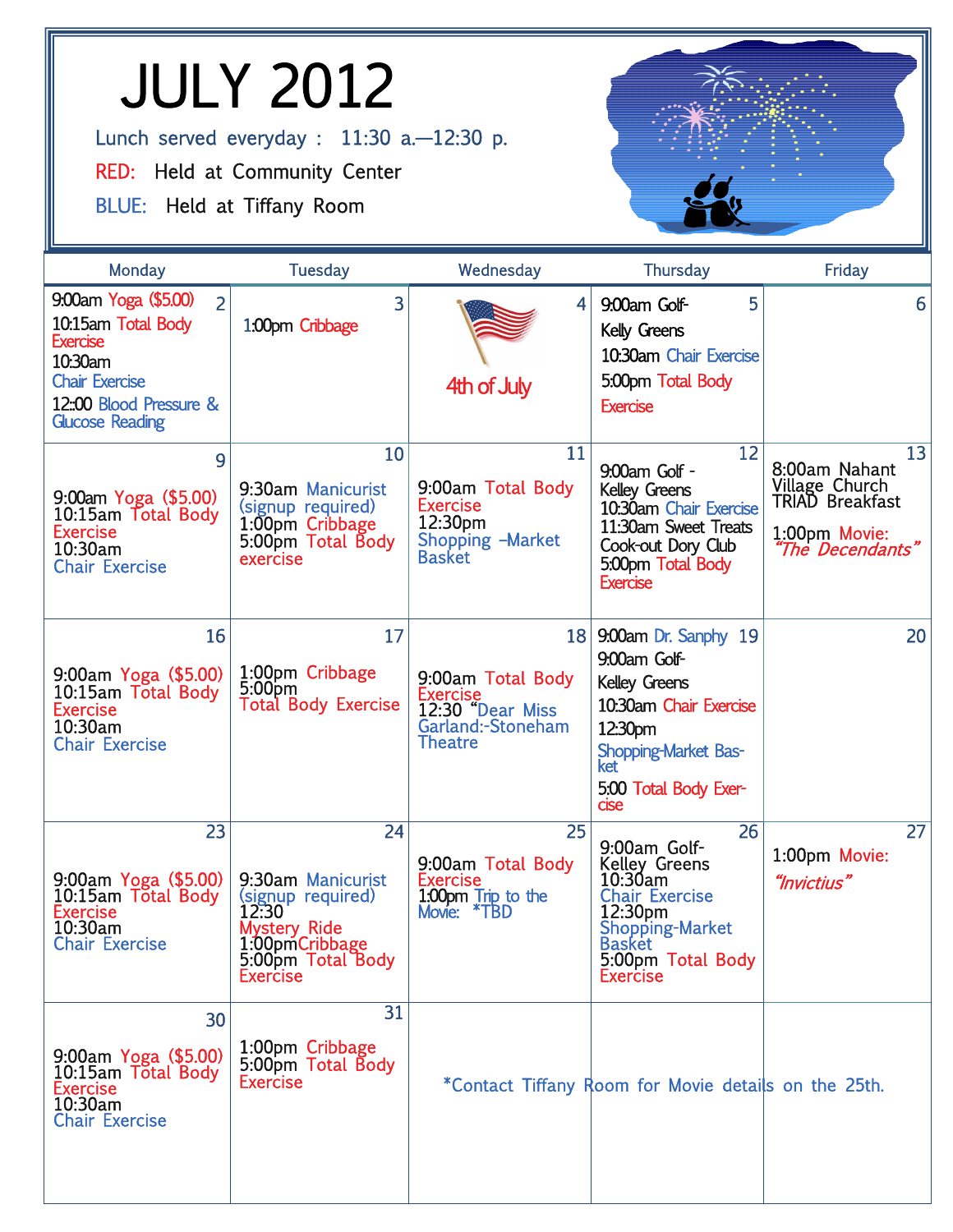# Tiffany Café Menu July 2012 Lunch Served everyday at 11:30-12:00

All Meals served with 1% milk, bread. and crackers with soup

Requested Donation—\$2.00

| Monday                                                                                                                                                                                            | Tuesday                                                                                                                                                                                   | Wednesday                                                                                                                                                                | Thursday                                                                                                                                                                  | Friday                                                                                                                                                                        |
|---------------------------------------------------------------------------------------------------------------------------------------------------------------------------------------------------|-------------------------------------------------------------------------------------------------------------------------------------------------------------------------------------------|--------------------------------------------------------------------------------------------------------------------------------------------------------------------------|---------------------------------------------------------------------------------------------------------------------------------------------------------------------------|-------------------------------------------------------------------------------------------------------------------------------------------------------------------------------|
| 2<br><b>Cranberry Glaze</b><br><b>Tyson Chix</b><br><b>Garlic Whipped</b><br>Potato<br><b>Tuscany Veggies</b><br><b>Chilled Mixed Fruit</b><br><b>ALTERNATIVE</b><br>Beef Strip Steak w/<br>Gravy | 3<br>Hamburger/Cheese/<br><b>Roll</b><br>Tomato & Lettuce<br>Potato Salad/Com<br>Watermelon<br><b>ALTERNATIVE</b><br><b>Turkey Burger/Roll</b>                                            | 4<br><b>HOLIDAY</b><br><b>NO</b><br><b>FOOD</b><br><b>SERVICE</b>                                                                                                        | 5<br><b>Minestrone Soup</b><br>Sliced Roast Beef/<br><b>WW Bulkie</b><br><b>Tossed Salad</b><br>Pudding<br><b>ALTERNATIVE</b><br>Egg Salad/Bulkie<br>Roll                 | 6<br>Manicotti/Meat<br>Sauce<br><b>Roman Blend</b><br><b>Veggies</b><br><b>WW Roll</b><br><b>Chilled Peaches</b><br><b>ALTERNATIVE</b><br>Sweet & Sour<br><b>Chix Tenders</b> |
| 9<br><b>Turkey Kielbasa/Roll</b><br>Peppers & Onions<br><b>Home Fries</b><br><b>Chilled Apple Sauce</b><br><b>ALTERNATIVE</b><br>Omelet/cheese<br>sauce                                           | <b>Boneless Tarragon</b><br>10<br><b>Chicken</b><br><b>Whipped Potato</b><br><b>Green Beans &amp; Red</b><br>Pepper<br>Cookie<br><b>ALTERNATIVE</b><br>Spanish Beef/Yellow<br><b>Rice</b> | 11<br>Lemon Pepper Fish<br>Mac & Cheese<br>Peas & Carrots<br><b>Jell-o</b><br><b>ALTERNATIVE</b><br>Rib-B-Que/Gravy                                                      | 12<br>Meatloaf/Onion<br>Graw<br>Lyonnaise Potato<br><b>Italian Blend Veggie</b><br><b>Fresh Fruit</b><br><b>ALTERNATIVE</b><br>Boneless Chix Bru-<br>schetta              | 13<br><b>Tomato Basil Soup</b><br>California Chix Salad<br>Pasta Salad<br><b>Chilled Pears</b><br><b>ALTERNATIVE</b><br><b>Tuna Salad</b>                                     |
| 16<br>Lasagna/Meat Sauce<br>Spinach<br><b>Garlic Roll</b><br><b>Chilled Mixed Fruit</b><br><b>ALTERNATIVE</b><br>Mushroom Quiche/<br>Potato                                                       | 17<br>Pot Roast/Jardinière<br>Graw<br><b>Oven Roasted Potato</b><br><b>Italian Blend Veggie</b><br><b>Fresh Fruit</b><br><b>ALTERNATIVE</b><br>Spanish Chix/Rice &<br><b>Beans</b>        | 18<br><b>Honey Mustard Tyson</b><br>Chix<br><b>O'Brien Potatoes</b><br><b>Winter Squash</b><br><b>Chilled Apple Sauce</b><br><b>ALTERNATIVE</b><br>Meatloaf w/Gravy      | 19<br><b>Cream of Broccoli</b><br>Soup<br><b>Turkey Salad</b><br><b>Tossed Salad</b><br>Pudding w/Topping<br><b>ALTERNATIVE</b><br><b>Seafood Salad</b>                   | Swedish Meatballs/20<br>Graw<br>Whipped Potatoes/<br><b>Roll</b><br>Spring/Summer Veg-<br>gles<br>Cake<br><b>ALTERNATIVE</b><br>Chicken Paprika                               |
| Orange Pineapple<br>Chicken<br>23<br>Veggie Lo Mein<br><b>Noodles</b><br><b>Broccoli</b><br><b>Chilled Peaches</b><br><b>ALTERNATIVE</b><br>Liver & Onions/Potato                                 | 24<br><b>Orzo Veggie Soup</b><br><b>Ham Salad</b><br><b>Potato Salad</b><br><b>Fresh Fruit</b><br><b>ALTERNATIVE</b><br><b>Turkey &amp; Cheese</b>                                        | 25<br><b>Stuffed Pepper</b><br><b>Parsley Potatoes</b><br>Green & Golden<br><b>Veggies</b><br><b>Brownie</b><br><b>ALTERNATIVE</b><br>Chicken Teriyaki/<br>Rice & Veggie | 26<br><b>Turkey Supreme</b><br><b>Cranberry Sauce</b><br>Polenta Parm/ Car-<br>rots<br>Muffin/Chilled Pine-<br>apple<br><b>ALTERNATIVE</b><br>Meatballs/Gravy/<br>Carrots | 27<br><b>Potato Crunch Fish</b><br><b>Cheddar Whipped</b><br>Potato<br><b>Veggie Ratatouille</b><br>Jell-o<br><b>ALTERNATIVE</b><br><b>Salisbury Steak</b>                    |
| Stuffed Shells/Meat 30<br>sauce<br><b>Italian Green Beans</b><br><b>Mandarin Oranges</b><br><b>ALTERNATIVE</b><br><b>Chicken Marsala</b><br>Sweet Potato/Veggies                                  | 31<br>Pulled Pork/BBQ<br><b>Sauce</b><br><b>Sweet Potatoes</b><br><b>Fiesta Veggies</b><br><b>Fresh Veggies</b><br><b>ALTERNATIVE</b><br><b>Grilled Chicken</b><br><b>Sandwich</b>        |                                                                                                                                                                          |                                                                                                                                                                           |                                                                                                                                                                               |